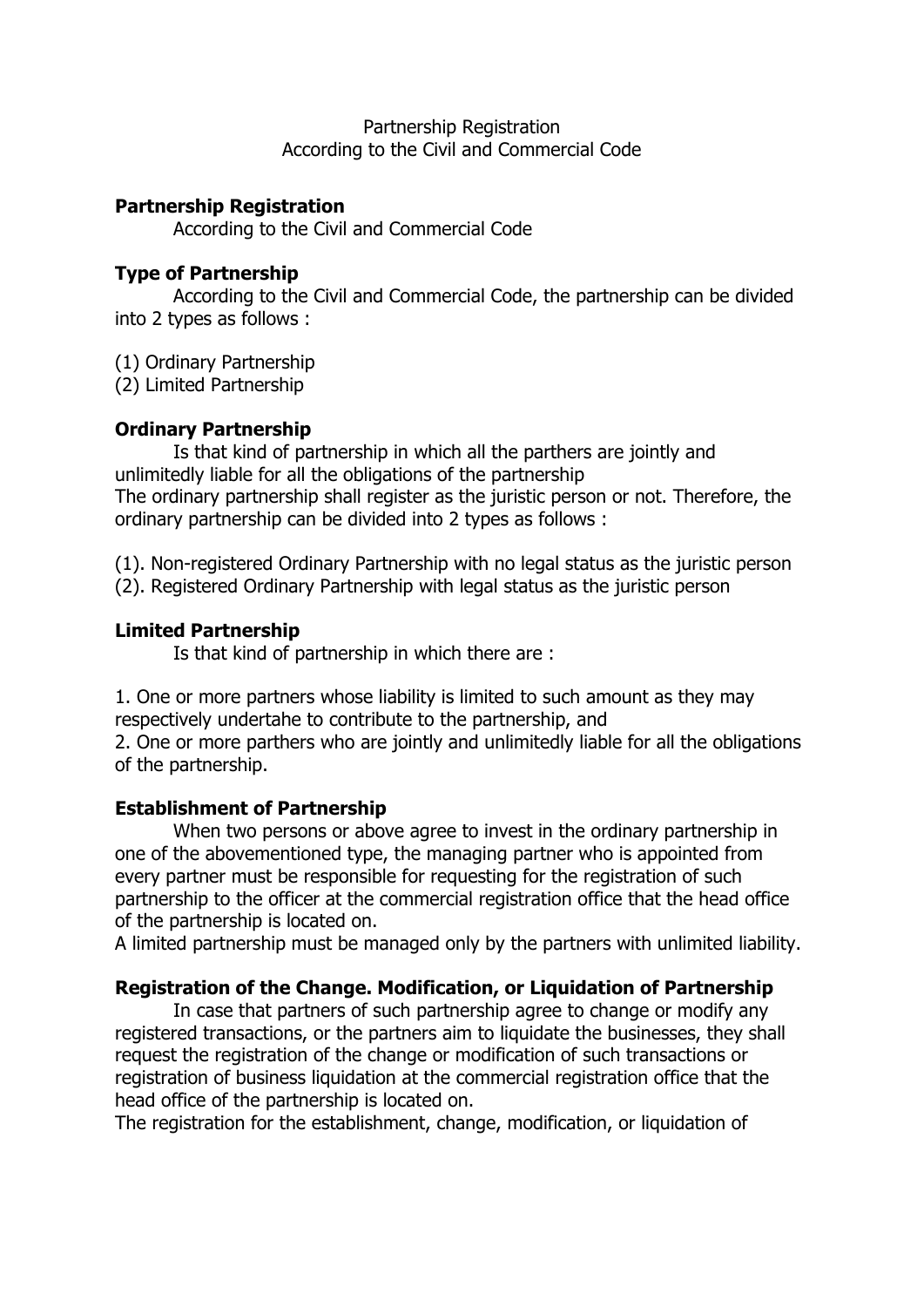businesses shall perform according to the method and criteria specified by the law and government's rules.

#### **Registered Transaction that the Partnership has to register to Modify or Change**

- (1) Name of partnership
- (2) Location of head office and / or branches
- (3) Objective of Partnership
- (4) Partners
- (5) Managing Partner
- (6) Limitation of Managing Partner's Power
- (7) Partnership's Seal
- (8) Other transactions that should be publicized
- (9) Merging the partnership
- (10) Transforming the partnership to company limited

### **Information Used for the Registration of Partnership's Establishment**

- (1) Name of partnership
- (2) Objective of Partnership
- (3) Location of head office and / or branches
- (4) Name, Address, Age, Nationality, Occupation and items that are invested
- (5) Name of Managing Partner (must be partner without limit)
- (6) Limitation of Managing Partner's Power (If so)
- (7) Partnership's Seal

#### **Place for Registration**

 The head office that is located in Bangkok must submit the registration at the Central Business Registration Division, Department of Business Development, 9th Floor Nonthaburi 1 Road, Nonthaburi Province or at any of 7 Business Development Offices. For other provinces, shall submit the registration at the provincial business development office and can submit the request via internet at www.dbd.go.th .

#### **Registration Procedure**

1. Submit in person can perform according to the following :

(1) In case of registering for the establishment or changing the partnership's name, the partners or managing partner shall request for verifying and reserving the partnership's name to confide that such name is not duplicated or similar to other names pervious registered. Upon reserving the name, shall request for the registration within 30 days by reserving the name in person or via internet at www.dbd.go.th .

(2) Purchase the request and form from the Department of Business Development or any of 7 business development office or provincial business development office or download from internet from www.dbd.go.th .

(3) Prepare the request for registration and other attachments to the registrar for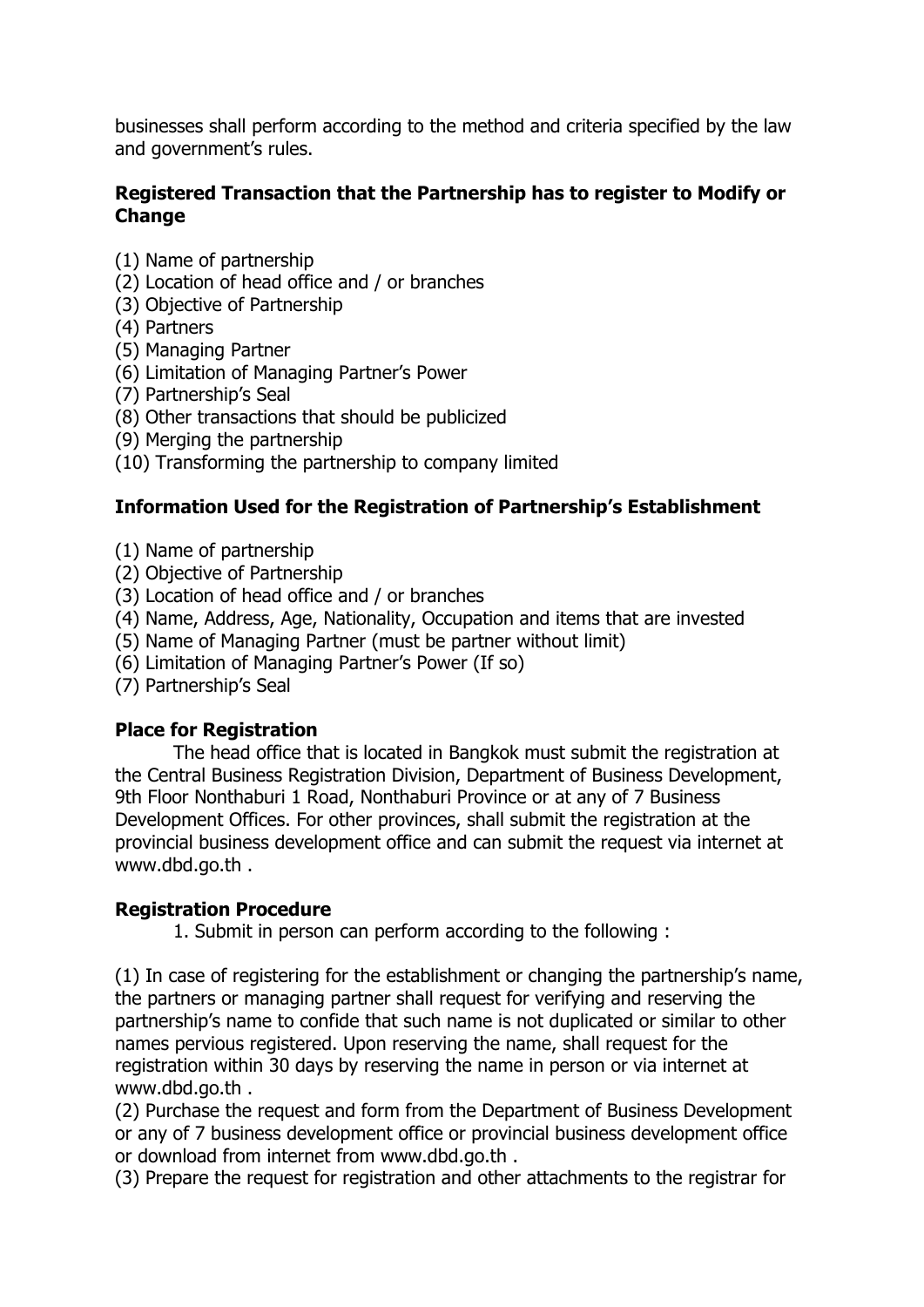consideration.

(4) Pay the fee according to the officer's order

(5) If aiming to issue the certificate of registered transactions, shall submit the request and pay the fee to the officers.

(6) Receive the certificate of registration.

2. Steps for registering partnership and company via internet

## **Criteria of Signing the Signature on the Request for Registration**

(1) The signature in the request and the attachments, the person shall sign by him / herself.

(2) The signature in the request, the person shall sign in front of the registrar and demonstrate the ID card to the registrar for verification.

In case that the person cannot sign the name in front of the registrar, the person who request shall sign the name in front of the following person :

1. In case of signing in the country

(1) Administration Officer or Senior Police in the area of the person who requests.

- (2) Member of Thai BAR or
- (3) Other persons as notified by the central registrar are

- Certified Public Account

- Committee member or officer of the Thai chamber of commerce or provincial chamber of commerce who can certify the signature of persons who request for the registration of partnership / company with the head office located in the province that the Chamber is located according to the notification of the Central Partnership Registration Office.

2. In case of signing in foreign countries

(1) Authorized officer of the Thai embassy or consulate, or head of the office under the Minister of Commerce responsible for the operations in any country or other officers authorized to perform on behalf of such abovementioned person (2) Person who can completely certify according to the law of that country and (3) 2 Reliable persons who can certify in front of the registrar that the signature is such person's signature.

### **Duties of Partnership**

 Limited Partnership and Ordinary registered partnership according to the Civil and Commercial Code shall be responsible for preparing yearly financial statement and submitting to the business information service office, department of business development or any provincial business development office within 5 months from the closing date although such businesses have not yet been started or have not ceased temporarily; otherwise, they shall have the fine penalty of no more than 50,000 Baht.

In case that the limited partnership or the ordinary registered partnership does not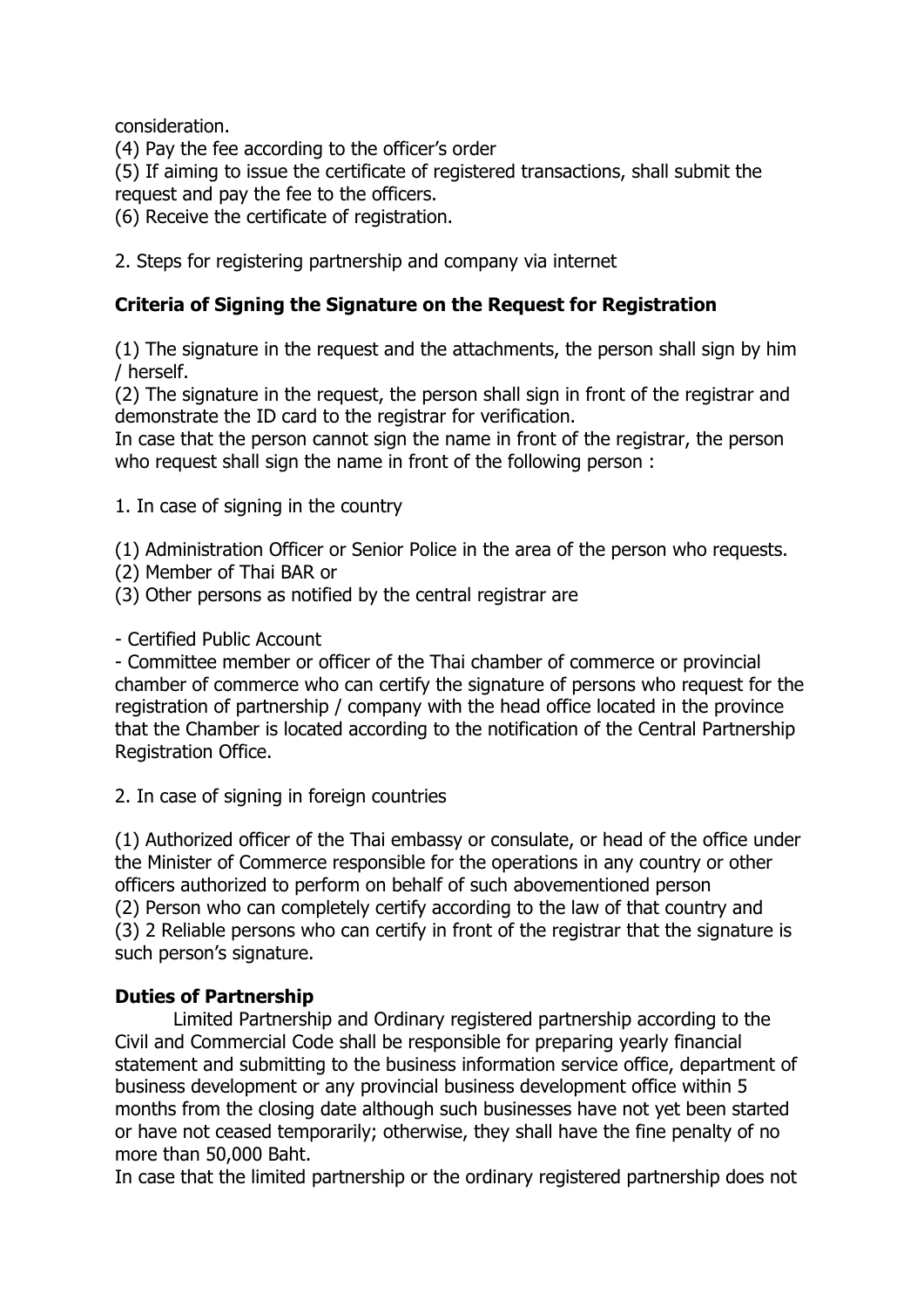submit the annual financial statement as specified by the law, the managing partner or authorized person on behalf of the partnership will be liable to a fine like the partnership.

#### **Businesses that the Law specifies the period of time of submitting the registration**

(1) Request for registering the change of managing partner shall be submitted within 14 days from the changing date.

(2) Request for transforming to thee company limited shall be submitted within 14 days from the date of the previous managing partner submit the business, property, document, and other evidences to the company's board of directors.

(3) Request for registering the partnership's liquidation shall be submitted within 14 days from the liquidation date

(4) Request for registering the change of liquidators must be submitted with 14 days from the changing date

(5) Request for registering the change or modification of liquidators' authority and power shall be submitted within 14 days from the date the meeting has the resolution or the date that the court has the decision.

(6) Request for registering the completeness of partnership's liquidation shall be submitted within 14 days from the date the meeting has the resolution (7) The submission of the report of partnership's liquidation shall be submitted every 3 months and the liquidator shall submit the report within 14 days from the date that the 3-month period expires.

| <b>Registration Partnership</b>                                                                                                                                                                                                          |            | <b>Baht</b> |
|------------------------------------------------------------------------------------------------------------------------------------------------------------------------------------------------------------------------------------------|------------|-------------|
| 1. Registering the partnership for every amount of money<br>of no more than 100,000 Baht of the specified capital<br>100 Baht<br>and the fraction of 100,000 Baht shall be counted as<br>100,000 Baht<br>and such amount shall not below |            | $1,000. -$  |
| And such amount shall not be more than                                                                                                                                                                                                   |            | $5,000.-$   |
| 2. Register for merging the partnership                                                                                                                                                                                                  |            | $2,000.-$   |
| 3. Registering the modification of partnership                                                                                                                                                                                           |            | $400 -$     |
| 4. Registering the modification of objectives                                                                                                                                                                                            |            | $400 -$     |
| 5. Registering the change of location of head office and /<br>or branches                                                                                                                                                                |            | $400 -$     |
| 6. Registering for new partners                                                                                                                                                                                                          | per person | $300 -$     |
| 7. Registering for partners' resignation (no limit)                                                                                                                                                                                      |            | $400 -$     |
| 8. Registering the modification of capital                                                                                                                                                                                               |            |             |